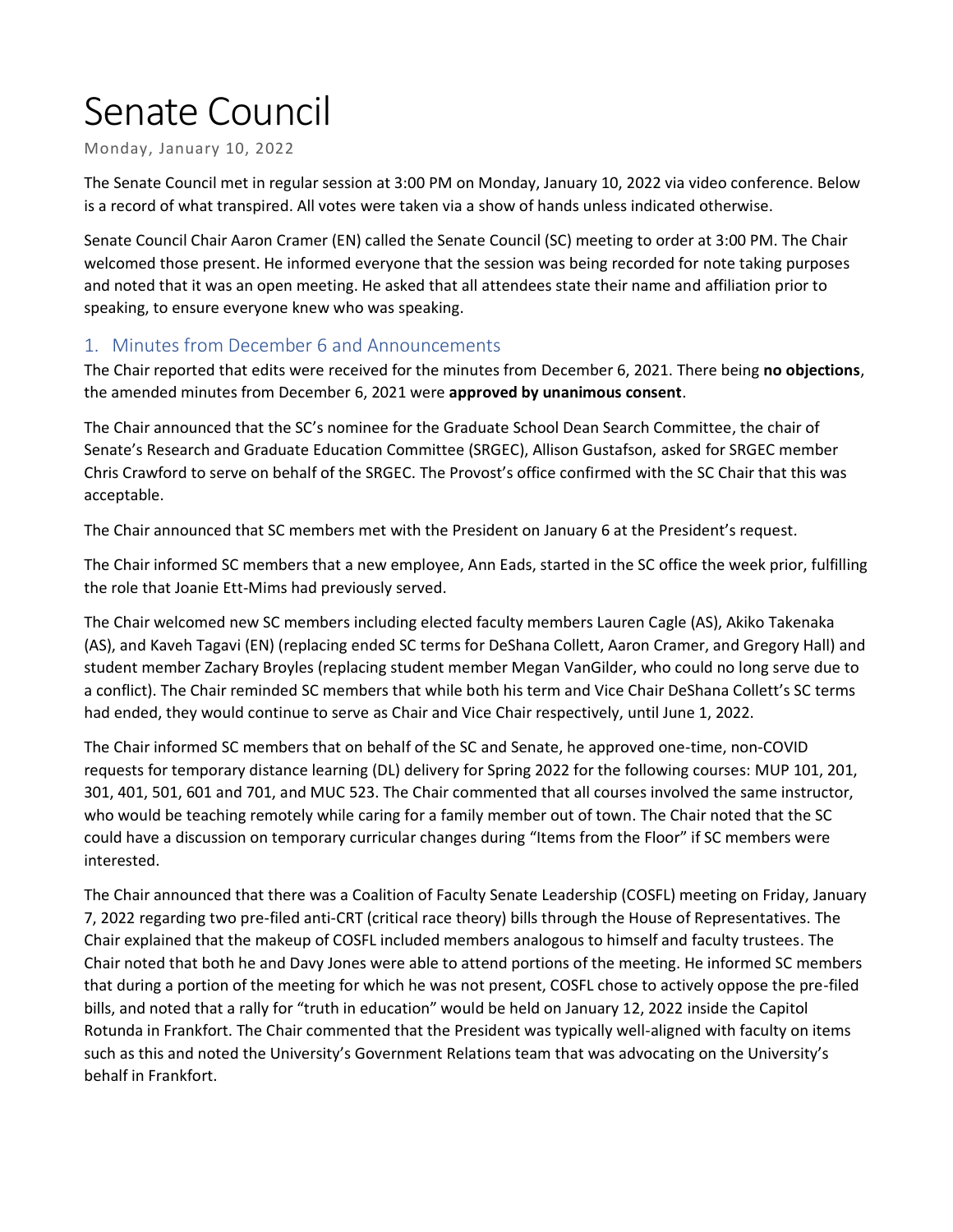### 2. Degree Recipients

## a. Honorary Degree Recipients – Acting Dean of the Graduate School and Associate Provost for Graduate and Professional Education Martha Peterson

The Chair introduced Acting Dean of the Graduate School and Associate Provost for Graduate and Professional Education Martha Peterson to present the honorary degree recipient nominees from the University Joint Committee for Honorary Degrees (UJCHD). Peterson presented the principles for honorary degree recipients as outlined by the *Senate Rules* and presented the nominees to SC members. Peterson described the first nominee to SC members. The Chair reminded SC members that per Kentucky law and *Senate Rules,* only the senators elected by college faculty members may vote on degree lists. The Chair asked if there were any questions.

Tagavi asked if SC members could receive the honorary degree nominees prior to the meeting to have more time to consider the nominees before voting. The Chair noted this was a good point.

The **motion** on the floor was a recommendation from the UJCHD that the SC approve for consideration to the Senate, for submission through the President to the Board of Trustees, the honoree KK as the recipient of an honorary Doctor of Humane Letters. Because the motion came from committee, no **second** was necessary. There were no other questions or debate. A **vote** was taken, and the motion **passed** with none opposed or abstained.

Peterson presented the information for the second nominee. The **motion** on the floor was a recommendation from the UJCHD that the SC approve for consideration to the Senate, for submission through the President to the Board of Trustees, the honoree WT as the recipient of an honorary Doctor of Humane Letters. Because the motion came from committee, no **second** was necessary. There were no questions or debate. A **vote** was taken, and the motion **passed** with none opposed or abstained.

### 3. Results of the 2020-2021 Faculty Evaluation of the President

The Chair presented the results of the 2020-2021 Faculty Evaluation of the President. The Chair asked SC members to recall the SC conducts the survey annually and described the results of the most recent evaluation to SC members. SC members discussed the results. Some of the topics discussed included the following:

- The timing of the survey in relation to concerns about the search for the Dean of the Graduate School
- The visual representation of the data in the histograms presented
- The inverse relationship between the results of the faculty evaluation and recent compensation approved by the Board of Trustees for the President
- Best practices for interpreting missing data
- How and to whom survey results and comments were distributed (the Chair clarified that the data from the survey was de-identified and only the President saw the de-identified comments from the survey)
- The value of conducting a stratified analysis, which had been conducted the previous year
- How qualitative data was collected and assessed
- The possibility of collecting data through interviews for a mixed-method study

The Chair invited Trustee Blonder, Trustee Swanson, and SGA President Hawse to comment on the evaluation as participants on the Board of Trustees. Blonder described the process by which the Board of Trustees considered the evaluation of the President, noting she did not recall any specific discussion of faculty survey results. Blonder commented that it was not unusual for the Board of Trustees to not ask many questions. Swanson and Hawse both agreed with Blonder and provided additional perspective about the corporate nature of the Board of Trustees.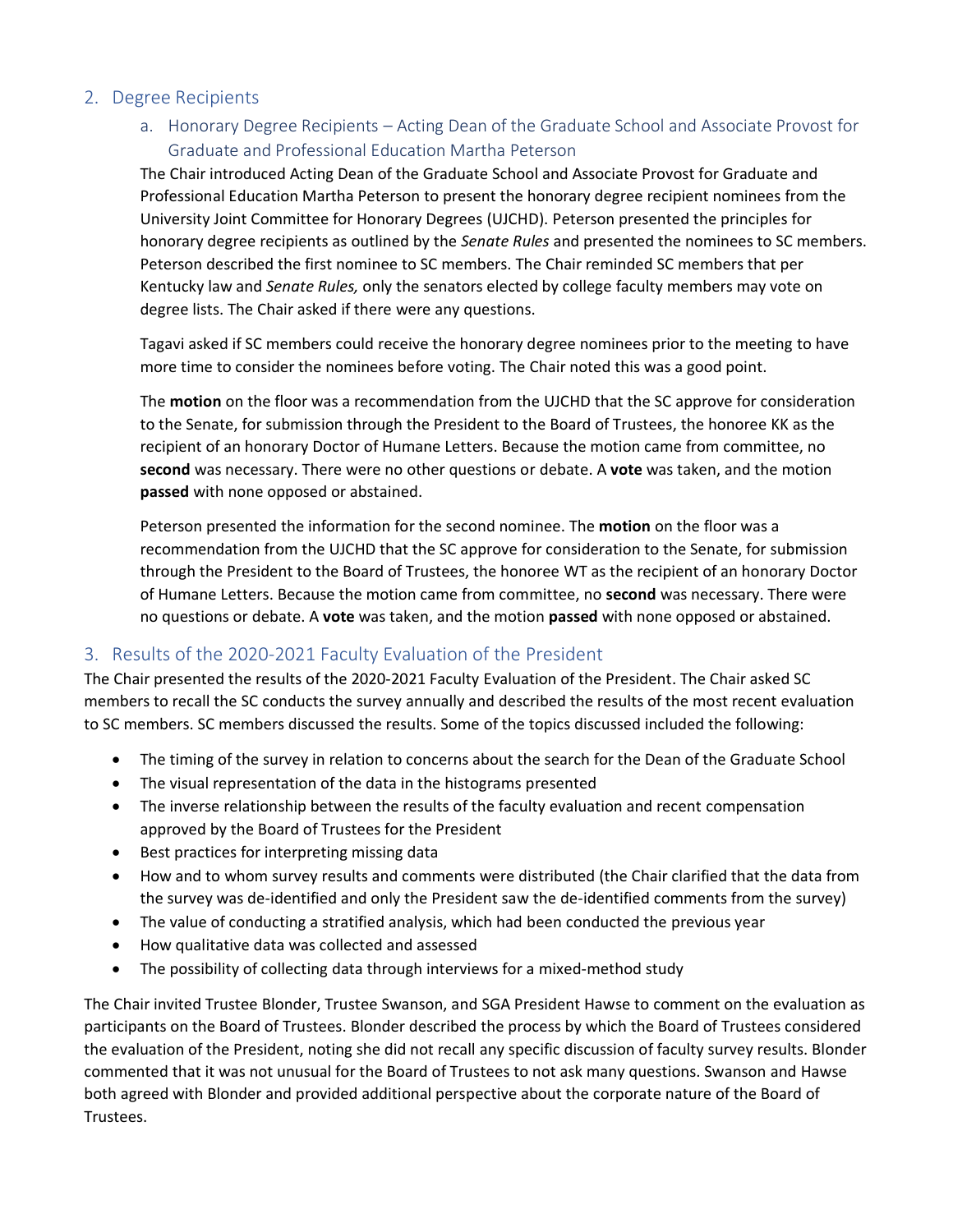SC members discussed the perspective provided by Blonder, Swanson, and Hawse. Former Trustee Davy Jones commented the environment of the Board of Trustees differed from other academic environments, noting there was less debate. Former Trustee Sheila Brothers agreed, noting the environment of the Board was not like academic environments where inquiry was encouraged.

The Chair asked if there were other considerations from SC members. Duncan expressed concerns about the lack of information provided to evaluate the President when responding to the survey, noting that it could be cause for low response rates. Grossman noted the Board of Trustees received the President's self-evaluation, but that it was not currently distributed for faculty to use for evaluation. To help resolve issues discussed by SC members, Charnigo suggested the President's self-evaluation be distributed to faculty in the future for evaluation in a timely manner, and for a qualitative portion of the survey to be included to be assessed by the SC and Senate.

## 4. Senate Meeting Roundtable

The Chair invited SC members to participate in a Senate meeting roundtable to discuss the December 13, 2021 Senate meeting. SC members discussed the meeting, noting it was efficient and uneventful. The Chair noted that the meeting conflicted with the Board of Trustees meeting, which did not permit for Hawse, Lee, or Swanson to be present. Charnigo suggested inviting the President to some of the spring Senate meetings.

## 5. Tentative Senate Agenda for January 24, 2022

The Chair asked if there were any questions or feedback about the Senate agenda. SC discussed the following topics:

- Updates about re-accreditation (the Chair explained the President was still determining what the QEP would be)
- Distribution of KN95 masks on campus (Hawse clarified he spoke with student success about the details and would be sharing)
- A COVID update for Senate members at the Senate meeting (the Chair stated he would request a COVID update from administration at the Senate meeting)

Grossman **moved** to approve the agenda with the tentative COVID update. Duncan **seconded**. The Chair asked if there was any debate and there was none. There being **no objections**, the motion **passed** with unanimous consent.

### 6. Items from the Floor (Time Permitting)

The Chair welcomed items from the floor.

Tagavi requested that honorary degree nominees be distributed to SC members earlier for consideration. The Chair reminded SC members that the nominee names were embargoed, and noted Peterson had been agreeable to the request. Cagle asked if diversity was taken into consideration by the UJCHD and if historical data was available. The Chair responded, noting that Peterson was no longer present, and commented that diversity was included parenthetically in the criteria. The Chair also reminded SC members that there was generally a very small number of nominees. Former SC Chair Katherine McCormick suggested that Morris Grubbs may be able to provide longitudinal data.

Senior Associate Provost for Administration and Academic Affairs Kathryn Cardarelli provided an update to SC members about the Council on Postsecondary Education (CPE) initiative "Kentucky Graduate Profile Academy." Cardarelli informed SC members that she followed up with the CPE about SC's feedback regarding additional faculty and student involvement, noting the response from the CPE was enthusiastic. She explained the CPE had